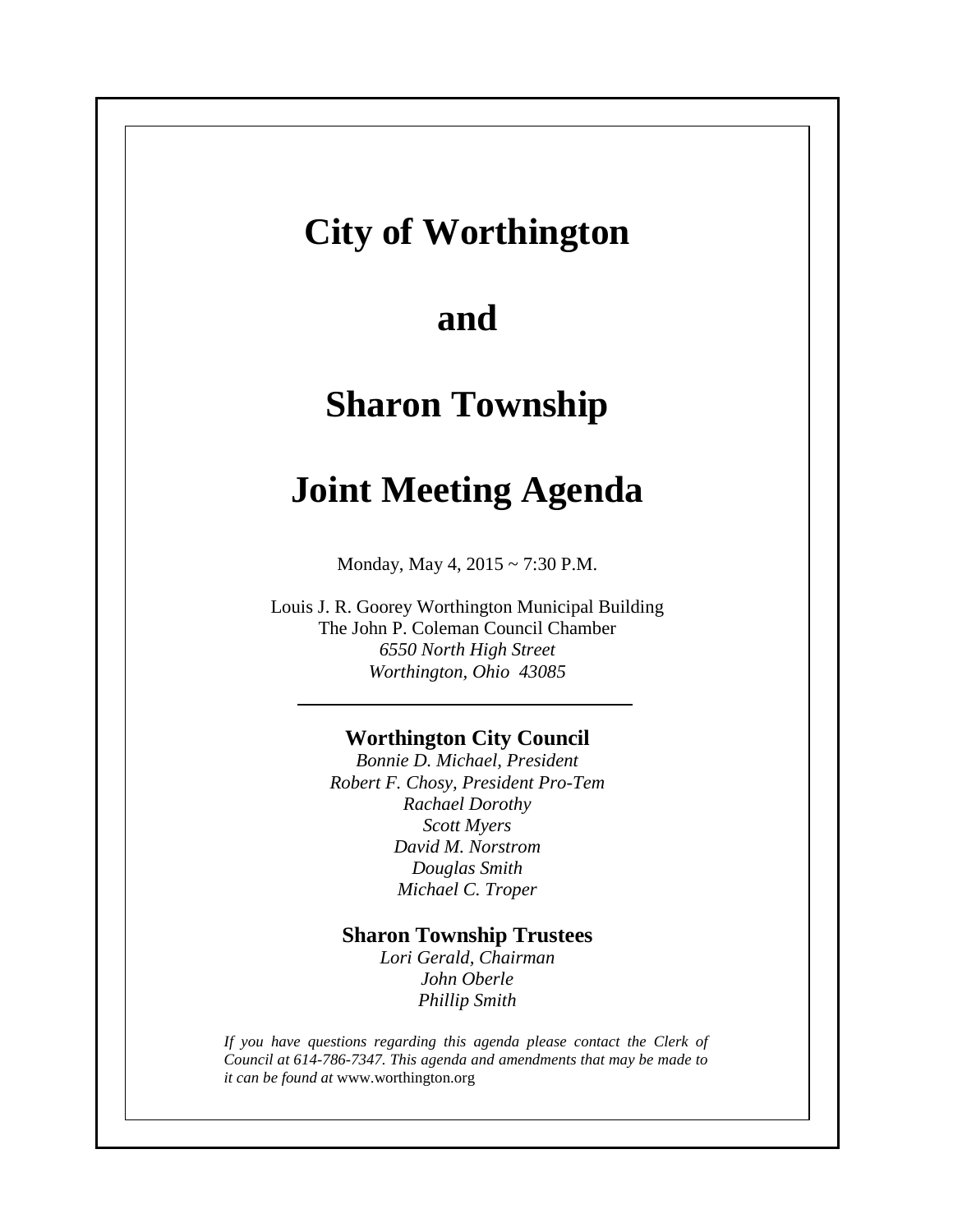### **CALL TO ORDER**

Roll Call

Pledge of Allegiance

### **NEW LEGISLATION TO BE INTRODUCED**

#### **1. Resolution No. 12-2015**

Levying Tax for the Maintenance of Union Cemetery dba Walnut Grove and Flint Road Cemetery for the Tax Collection Year 2016.

#### **OTHER**

#### **ADJOURNMENT**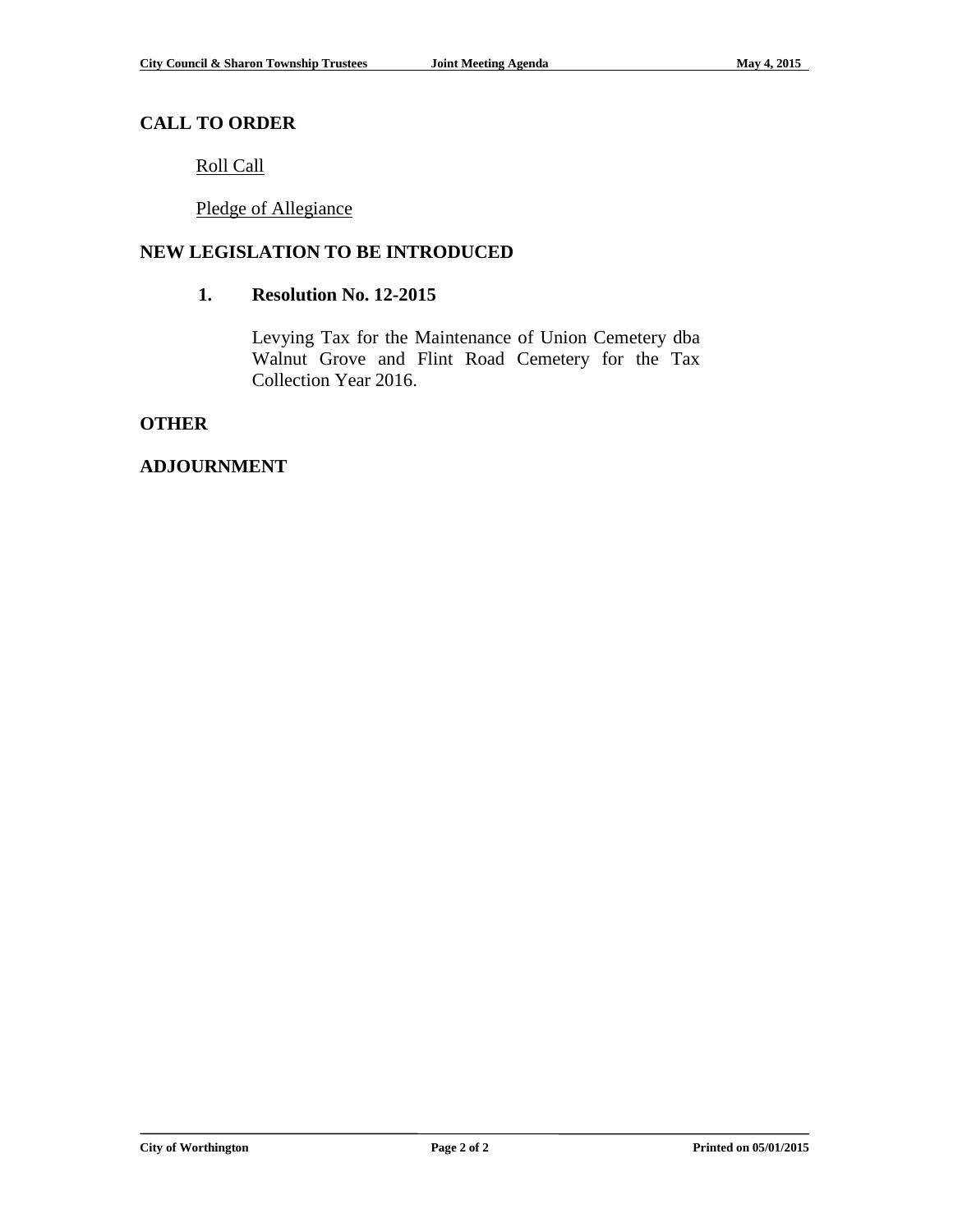#### RESOLUTION NO. 12-2015

Levying Tax for the Maintenance of Union Cemetery dba Walnut Grove and Flint Road Cemetery for the Tax Collection Year 2016.

WHEREAS, the City of Worthington is entirely within Sharon Township and is not a separate township; and,

WHEREAS, the property owners of the City of Worthington pay the same township rate as do the property owners of the remaining portion of said Township;

NOW, THEREFORE, BE IT RESOLVED by the Council of the City of Worthington, Ohio and the Trustees of Sharon Township, Franklin County, Ohio, in joint meeting assembled this  $4<sup>th</sup>$  day of May, 2015:

SECTION 1. That there be and hereby is levied upon the taxable property of Sharon Township for the maintenance of Walnut Grove and Flint Road Cemeteries for the tax year 2015 a tax of five-tenths of one mill (.5 mills.)

SECTION 2. That the Clerk of Sharon Township be advised of this section and that said Clerk be and is hereby requested to include the above levy in the annual tax budget of Sharon Township; and that the Clerk of Council of the City of Worthington, Ohio, certify a copy of this Resolution to the County Auditor of Franklin County as provided in Section 759.34 of the Revised Code of Ohio.

Adopted \_\_\_\_\_\_\_\_\_\_\_\_\_\_\_

\_\_\_\_\_\_\_\_\_\_\_\_\_\_\_\_\_\_\_\_\_\_\_\_\_\_\_\_\_\_\_\_

President of Council

\_\_\_\_\_\_\_\_\_\_\_\_\_\_\_\_\_\_\_\_\_\_\_\_\_\_\_\_\_\_\_\_\_\_\_\_

Attest:

Clerk of Council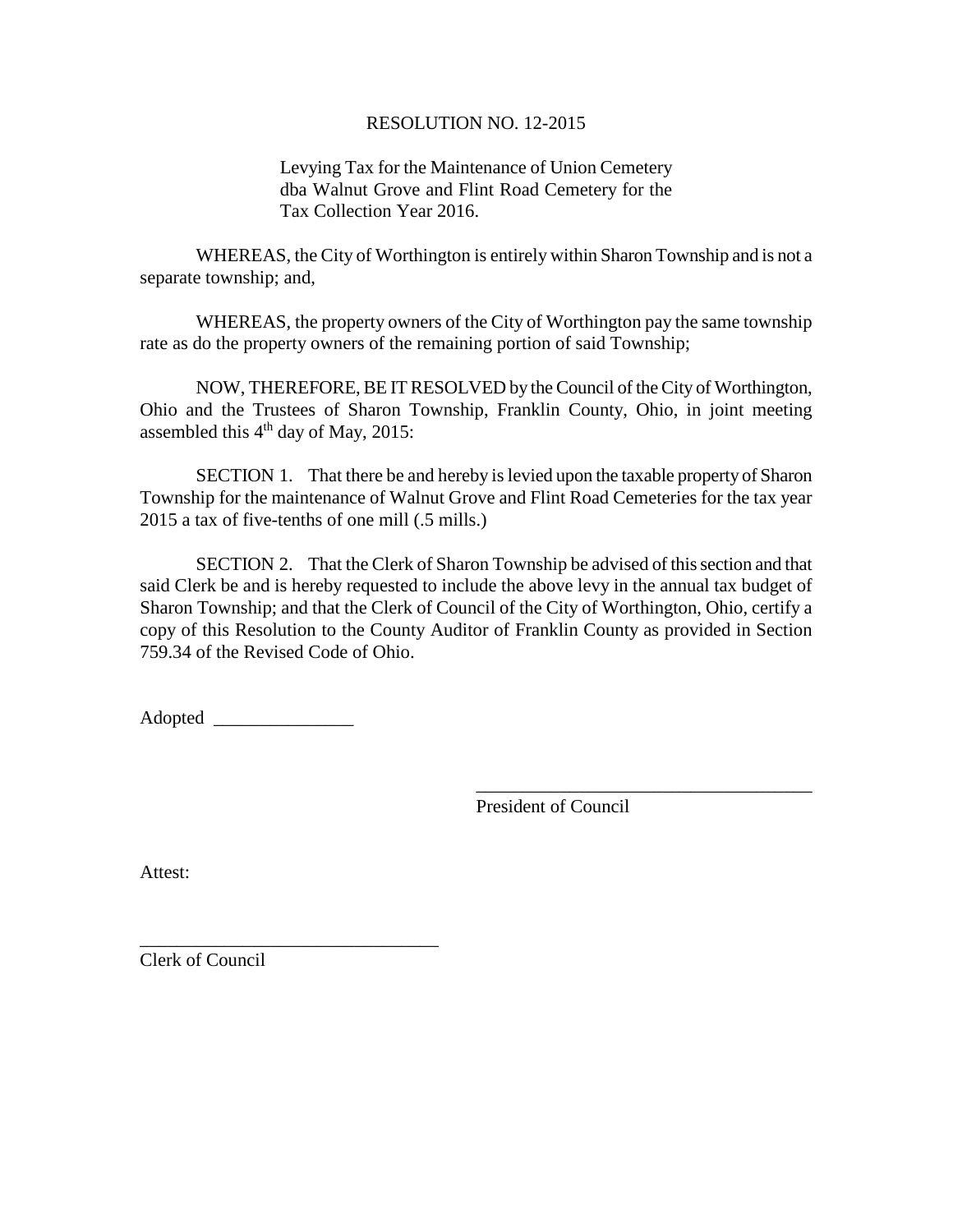

April 24, 2015

Matt Greeson City Manager City of Worthington 6550 N. High Street Worthington, Ohio 43085

Dear Mr. Greeson,

The Cemetery Board of Trustees respectfully requests the continuation of the 5 tenths of one mill for 2016 for the maintenance and development of the Worthington and Sharon Township cemeteries.

The continued beautification and maintenance of Walnut Grove and the development of Flint is made possible due to the inside millage as set at the yearly Joint Meeting. The Cemetery Trustees endeavor to provide the residents with high-quality, well-maintained cemeteries that are a source of pride for all concerned. Also, due to their tax support, our residents are provided with exceptional value.

Thank you for your support.

Respectfully,

G. Courtney Chapman, Chairman Cemetery Board of Trustees

cc: Sharon Township Trustees Cemetery Board of Trustees Molly Roberts, Worthington Finance Director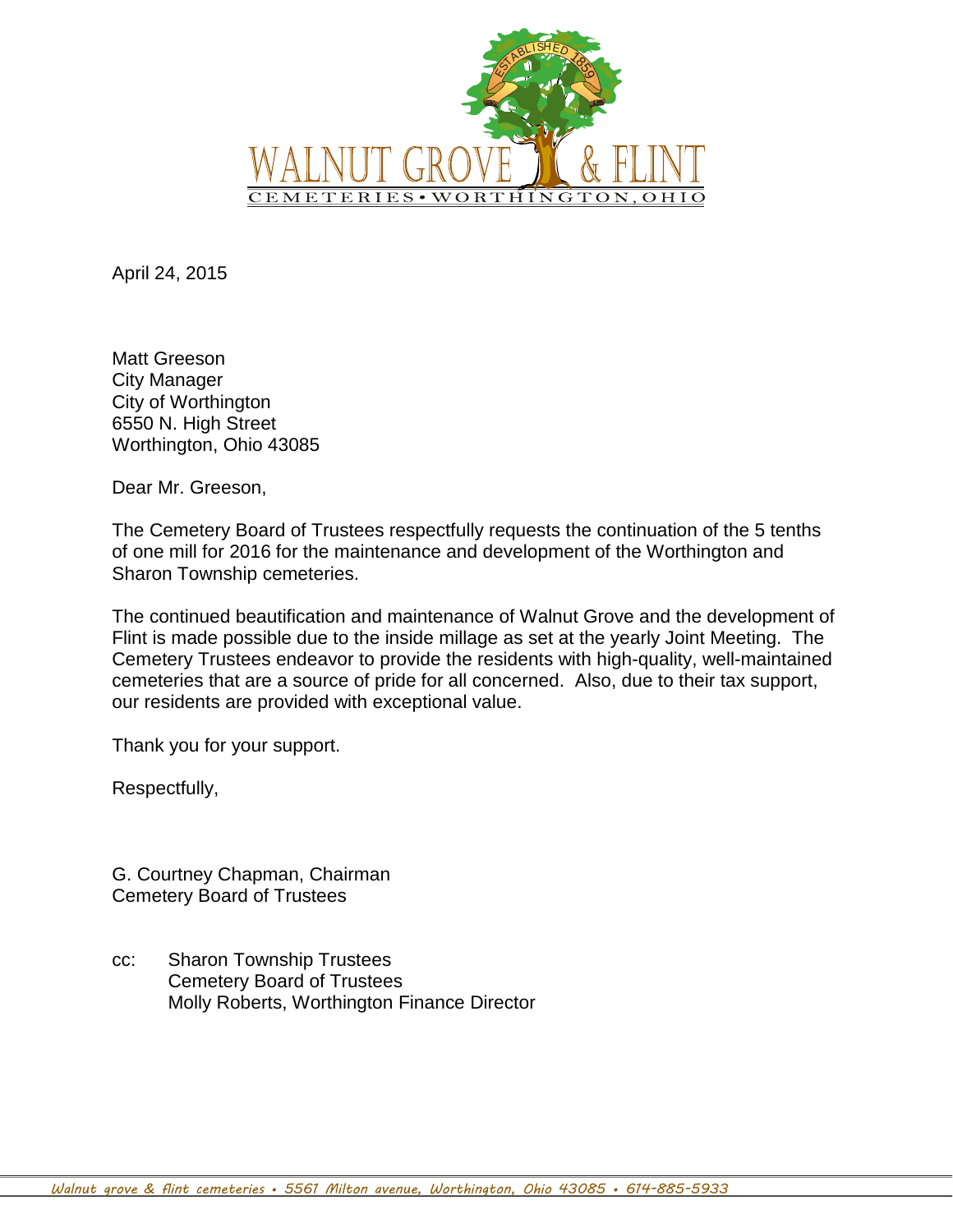# ACTUAL AND PROJECTED CARRYOVERS - 2015/2016 WALNUT GROVE & FLINT FINANCIAL INFORMATION

| Checking Acct. December 31, 2014 Carryover          | \$386,607.32 |
|-----------------------------------------------------|--------------|
| Designated Funds (DF)                               | \$257,507.44 |
| <b>Total December 31, 2014 Carryover</b>            | \$644,114.76 |
| Checking Acct. Available Jan. 1, 2015               | \$386,607.32 |
| 2015 Projected Receipts/Revenue                     | \$406,000.00 |
| <b>Total Funds (not including DF)</b>               | \$792,607.32 |
| Funds for 2015 Budget ESTIMATE                      | \$792,607.32 |
| 2015 Budget Expenditures                            | \$497,858.10 |
| <b>Estimated 2016 Carryover - Checking Acct.</b>    | \$294,749.22 |
|                                                     |              |
|                                                     |              |
| <b>Designated Funds - CD's and Savings Accounts</b> |              |
| ENDOWNMENT FUND ACCT.(\$7,555.00) (CD)              | \$15,302.14  |
| <b>VETERANS GARDEN FUNDRAISING FUND</b>             | \$1,820.42   |
| <b>TERMINATION BENEFITS</b>                         | \$20,838.56  |
| <b>EQUIPMENT SAVINGS</b>                            | \$10,878.74  |
| <b>SUSTAINABILITY FUND</b>                          | \$78,917.44  |
| <b>FLINT PERIMETER PLANTINGS</b>                    | \$30,175.65  |
| RAINY DAY/RESERVE FUNDS                             | \$100,322.72 |
| Designated Funds Total as of 03-31-15               | \$258,255.67 |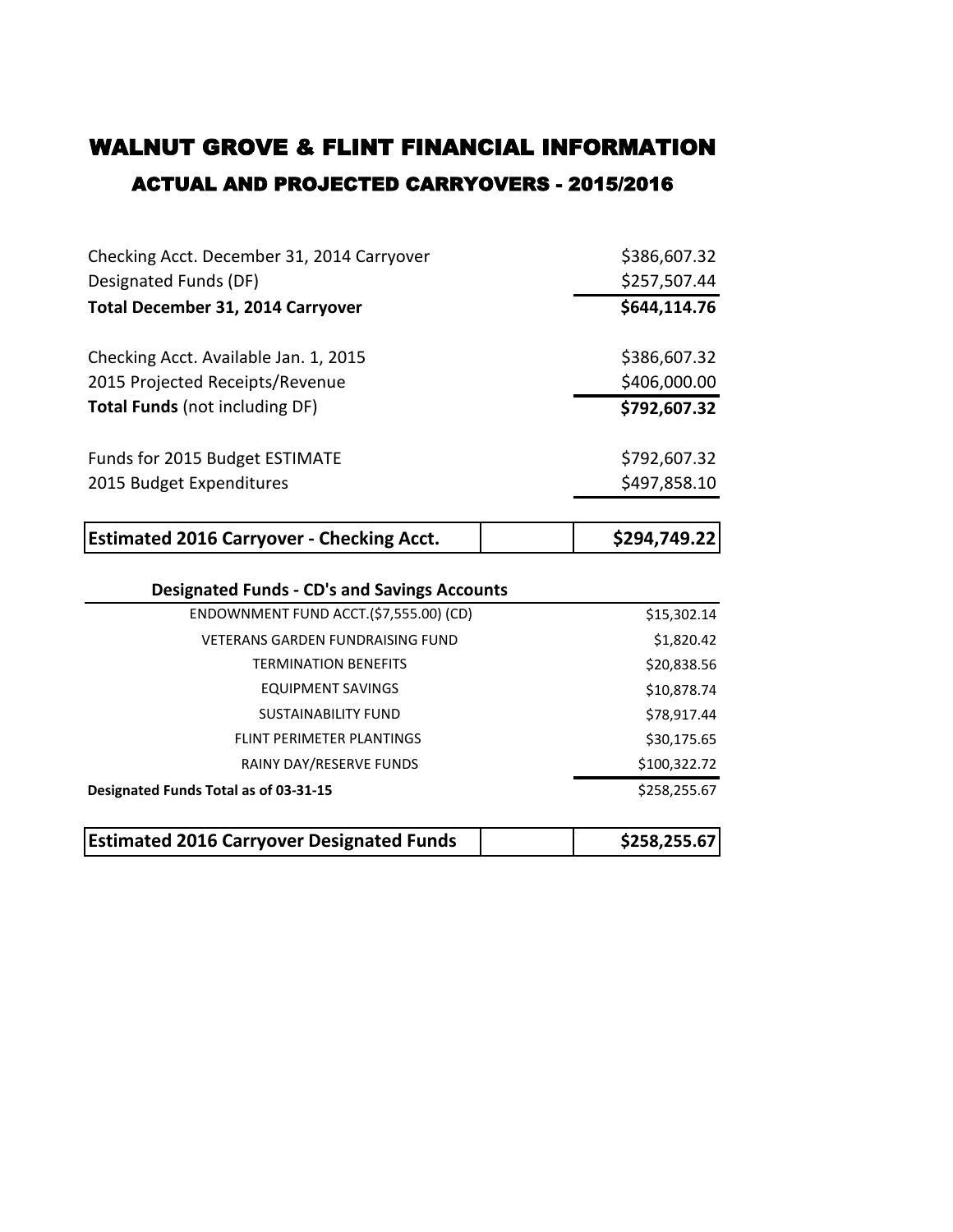# **2015 Walnut Grove and Flint Financial Information**

| Average Operational Costs (contractual labor, salaries, |              |  |  |  |  |  |  |  |
|---------------------------------------------------------|--------------|--|--|--|--|--|--|--|
| maintenance, insurance, etc.)                           | \$375,000.00 |  |  |  |  |  |  |  |
| <b>Short Term Projects</b>                              |              |  |  |  |  |  |  |  |
| Columbarium Unit - WG                                   | \$25,000.00  |  |  |  |  |  |  |  |
| Fencing - South Side - WG                               | \$20,000.00  |  |  |  |  |  |  |  |
| Landscaping Fenceline - WG                              | \$10,000.00  |  |  |  |  |  |  |  |
| <b>Milton Road Entrance Fencing</b>                     | \$30,000.00  |  |  |  |  |  |  |  |
| <b>Creek Erosion Plant Material - WG</b>                | \$2,000.00   |  |  |  |  |  |  |  |
| <b>Flint Paving</b>                                     | \$20,000.00  |  |  |  |  |  |  |  |
| Flint - Fencing Phase #1                                | \$35,000.00  |  |  |  |  |  |  |  |
| Flint Perimeter Planting (South/West Portion)           | \$10,000.00  |  |  |  |  |  |  |  |
| Tree Maintenance 2nd Year of 5 Year Plan                | \$30,000.00  |  |  |  |  |  |  |  |
| Sign for Flint Cemetery                                 | \$10,000.00  |  |  |  |  |  |  |  |
| <b>Small Maintenance Building for Flint Cemetery</b>    | \$10,000.00  |  |  |  |  |  |  |  |
|                                                         |              |  |  |  |  |  |  |  |
| <b>Total</b>                                            | \$577,000.00 |  |  |  |  |  |  |  |

## **Long Term Projects**

Completion of fencing for WG 14,000 feet at \$20 per foot = \$280,000 (chain link)

Completion of Road Resurfacing - WG

Fencing for Flint Cemetery 3,800 feet at \$20 per foot = \$76,000 (chain link)

Permanent Office Facility at Flint Cemetery

Phases 2 and 3 for Flint Cemetery - \$2-3 million based on actual costs to complete Phase 1

Ongoing Tree Care Program - unable to estimate cost at this time